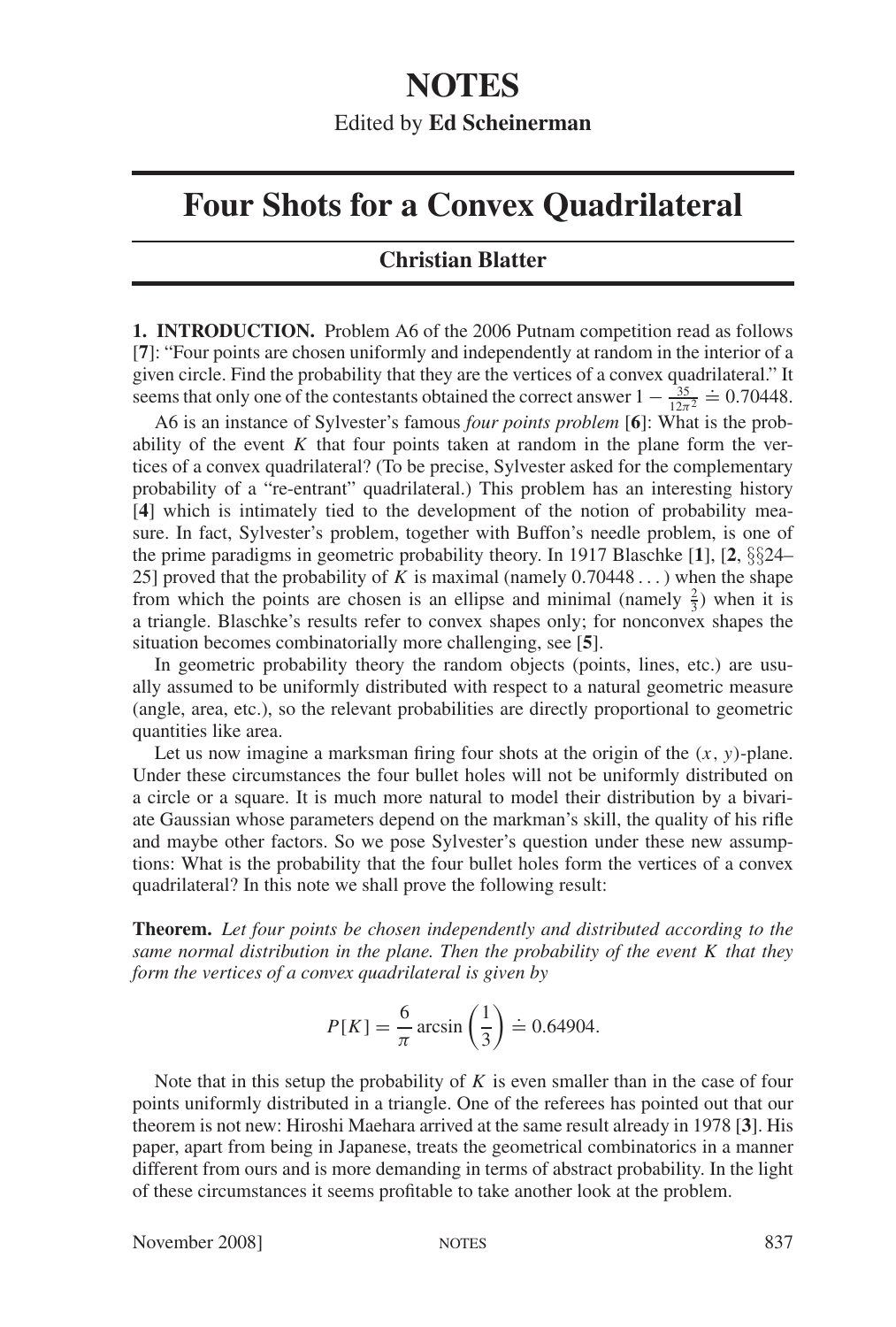**2. OUTLINE OF THE PROOF.** Let  $A_i = (x_i, y_i)$  ( $1 \le i \le 4$ ) be the four random points. The first two points  $A_1$ ,  $A_2$  determine a line  $g_{12}$ , and the remaining two points *A*3, *A*<sup>4</sup> determine a line *g*34. With probability 1 the two lines are well defined and intersect in a point *S*.

As can be seen from Figure 1, the four points are the corners of a convex quadrilateral if and only if one of the following is true:

- (a) The point *S* separates the pair  $\{A_1, A_2\}$  as well as the pair  $\{A_3, A_4\}$ ,
- (b) The point *S* separates neither the pair  $\{A_1, A_2\}$  nor the pair  $\{A_3, A_4\}$ .



**Figure 1.**

In terms of probabilities, we shall proceed as follows:

In Section 3 we consider only the two points  $A_1$ ,  $A_2$ , and the line  $g_{12}$  joining them. We compute the distribution of  $g_{12}$  among all lines in  $\mathbb{R}^2$ , as well as the distribution of *A*<sub>1</sub> and *A*<sub>2</sub> on  $g_{12}$ . Using the latter we can determine the probability  $p(v_*)$  that a point *S* at given position  $v_*$  on  $g_{12}$  separates  $A_1$  and  $A_2$ . The resulting expressions will serve for the second pair  $\{A_3, A_4\}$  as well.

In Section 4 we describe the position of *S* on *g*<sup>12</sup> and *g*<sup>34</sup> by the relevant parameters, among them the angle  $\theta$  between the two lines. This will allow us to compute the probability that one of the above cases (a) or (b) occurs, given  $g_{12}$  and  $g_{34}$ .

The proof ends in Section 5 with a "grand" integration, using the distributions of *g*<sup>12</sup> and *g*<sup>34</sup> determined in Section 3. Fortunately the computations can be arranged in such a way that no proper integrals  $\int_{a}^{b} e^{-x^2/2} dx$  appear in the process.

**3. TWO POINTS.** Given any measure  $\mu$  we denote the corresponding differential by  $d\mu$ . If  $x_1, \ldots, x_r$  are real variables then  $d(x_1, \ldots, x_r)$  denotes this differential with respect to Lebesgue measure in the product space of the  $x_i$ . Instead of  $d(x)$  we write d*x*.

If two points  $A_1$  and  $A_2$  are chosen independently and normally distributed in the  $(x, y)$ -plane, then their common probability distribution on the probability space  $\Omega =$  $\mathbb{R}^2 \times \mathbb{R}^2$  is

$$
d\mu = \frac{1}{4\pi^2} e^{-(x_1^2 + y_1^2 + x_2^2 + y_2^2)/2} d(x_1, y_1, x_2, y_2).
$$

With no loss of generality we have assumed the distribution to be rotationally symmetwith no loss of generality we have assure<br>ric with standard deviation equal to  $\sqrt{2}$ .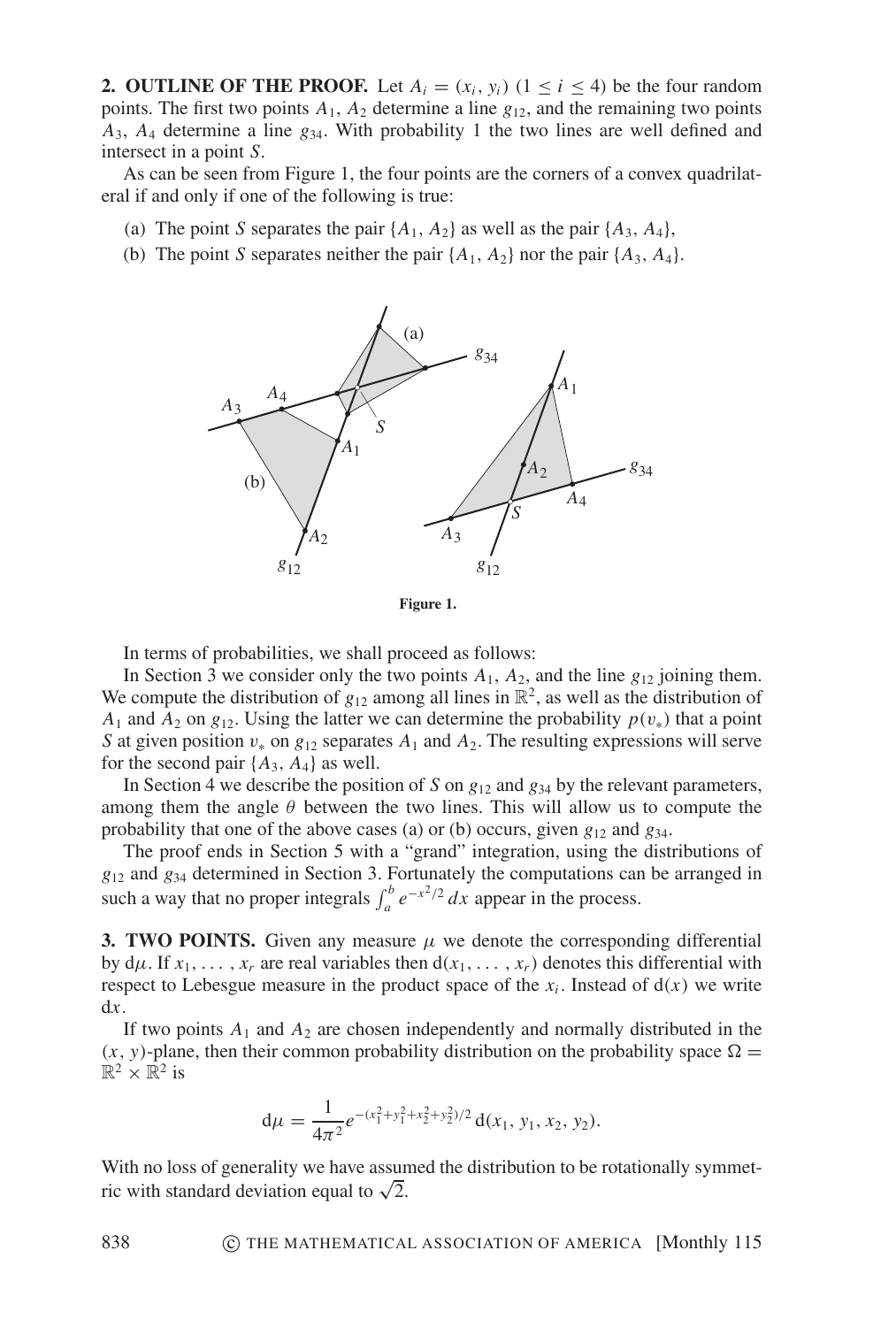The two points determine the angle  $\phi := \arg(x_2 - x_1, y_2 - y_1) - \frac{\pi}{2}$ . With the help of  $\phi$  we now introduce in the  $(x, y)$ -plane new coordinates  $(u, v)$  as follows (Figure 2):

> $x = u \cos \phi - v \sin \phi$ ,  $y = u \sin \phi + v \cos \phi$ .



**Figure 2.**

In this way the line  $g_{12}$  becomes a line  $u = constant, -\infty < v < \infty$ , going vertically upwards in the  $(u, v)$ -plane. The two points  $A_1$ ,  $A_2$  now have coordinates  $(u, v_1)$ ,  $(u, v_2)$ , where  $v_2 > v_1$ . One should view *u* and  $\phi$  as "coordinates" of  $g_{12}$ , whereas  $v_1$ and  $v_2$  describe the positions of the points  $A_1$  and  $A_2$  on  $g_{12}$ .



**Figure 3.**

Let  $T := \{(v_1, v_2) \mid -\infty < v_1 < v_2 < \infty\}$  be the region above the line  $v_2 = v_1$  in an abstract  $(v_1, v_2)$ -plane (Figure 3). The formulae

$$
\begin{aligned}\nx_i &= u \cos \phi - v_i \sin \phi \\
y_i &= u \sin \phi + v_i \cos \phi\n\end{aligned}\n\qquad (i = 1, 2)
$$

realize a parametric representation of  $\Omega$  by means of the new variables *u*,  $\phi$ ,  $v_1$ ,  $v_2$ . It is easy to see that this representation maps the set

$$
\tilde{\Omega} := \{ (u, \phi, v_1, v_2) \mid -\infty < u < \infty, \ \phi \in \mathbb{R}/(2\pi), \ (v_1, v_2) \in T \}
$$

November 2008] NOTES 839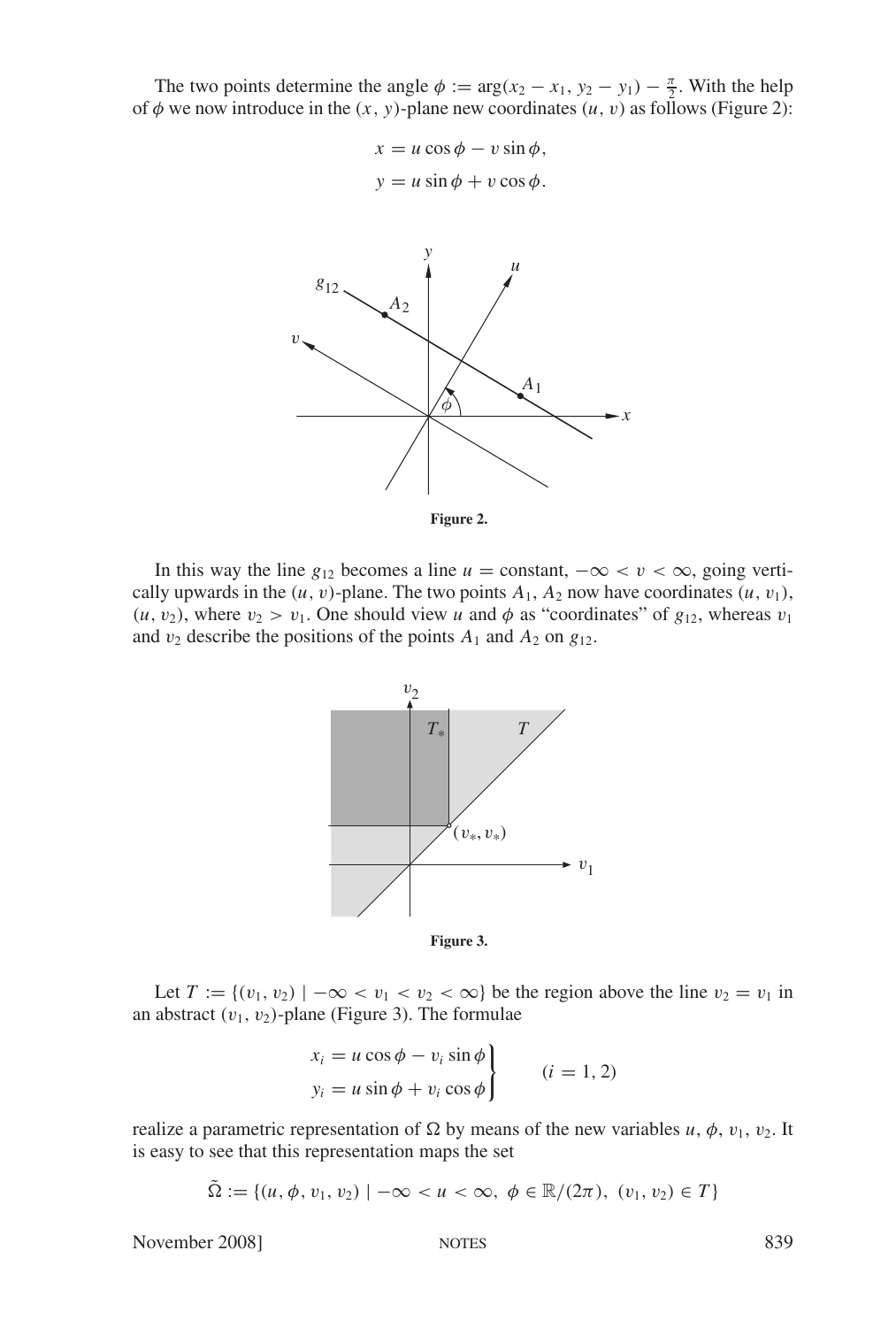bijectively onto  $\Omega \setminus \{(A_1, A_2) | A_1 = A_2\}$ . One has

$$
x_i^2 + y_i^2 = u^2 + v_i^2 \qquad (i = 1, 2);
$$

furthermore, the Jacobian computes to

$$
\left|\frac{\partial(x_1, y_1, x_2, y_2)}{\partial(u, \phi, v_1, v_2)}\right| = \begin{vmatrix} \cos \phi & -u \sin \phi - v_1 \cos \phi & -\sin \phi & 0\\ \sin \phi & u \cos \phi - v_1 \sin \phi & \cos \phi & 0\\ \cos \phi & -u \sin \phi - v_2 \cos \phi & 0 & -\sin \phi\\ \sin \phi & u \cos \phi - v_2 \sin \phi & 0 & \cos \phi \end{vmatrix} = v_2 - v_1.
$$

As a consequence we get the following expression for  $d\mu$  on  $\Omega$ :

$$
d\tilde{\mu} = \frac{e^{-u^2}}{\sqrt{\pi}} du \cdot \frac{d\phi}{2\pi} \cdot \frac{1}{\sqrt{4\pi}} (v_2 - v_1) e^{-(v_1^2 + v_2^2)/2} d(v_1, v_2).
$$

This shows in particular that the new random variables  $U$ ,  $\Phi$ , and  $(V_1, V_2)$  are independent. The two factors

$$
\frac{e^{-u^2}}{\sqrt{\pi}} \, \mathrm{d}u \cdot \frac{\mathrm{d}\phi}{2\pi} \tag{1}
$$

describe the distribution of the random line  $g_{12}$  among all lines in  $\mathbb{R}^2$ , whereas the function

$$
f(v_1, v_2) := \frac{1}{\sqrt{4\pi}} (v_2 - v_1) e^{-(v_1^2 + v_2^2)/2}
$$

is nothing else but the probability density of  $(V_1, V_2)$  on *T*. Indeed, one has

$$
\int_T f(v_1, v_2) d(v_1, v_2) = 1,
$$

for otherwise  $\int_{\tilde{\Omega}} d\tilde{\mu}$  would not compute to 1.

The point *S* has coordinates  $(u, v_*)$ , where the actual value  $v_*$  depends on the line  $g_{34}$  as well. Assume for the moment that  $v_*$  is given. As indicated in Section 2 we have to compute the probability  $p(v_*)$  that *S* separates  $A_1$  and  $A_2$ , i.e., that  $v_1 \le v_* \le v_2$ holds:

$$
p(v_*) = \int_{T_*} f(v_1, v_2) d(v_1, v_2) = \frac{1}{\sqrt{4\pi}} \int_{-\infty}^{v_*} \int_{v_*}^{\infty} (v_2 - v_1) e^{-(v_1^2 + v_2^2)/2} dv_2 dv_1,
$$

where the domain  $T_*$  is shown in Figure 3. One has

$$
\int_{v_*}^{\infty} v_2 e^{-v_2^2/2} dv_2 = e^{-v_*^2/2}, \qquad \int_{-\infty}^{v_*} (-v_1) e^{-v_1^2/2} dv_1 = e^{-v_*^2/2}
$$

and consequently

$$
p(v_*) = \frac{1}{\sqrt{4\pi}} \left( \int_{-\infty}^{v_*} e^{-v_1^2/2} dv_1 \cdot e^{-v_*^2/2} + e^{-v_*^2/2} \cdot \int_{v_*}^{\infty} e^{-v_2^2/2} dv_2 \right)
$$
  
= 
$$
\frac{1}{\sqrt{4\pi}} e^{-v_*^2/2} \int_{-\infty}^{\infty} e^{-v^2/2} dv = \frac{1}{\sqrt{2}} e^{-v_*^2/2}.
$$
 (2)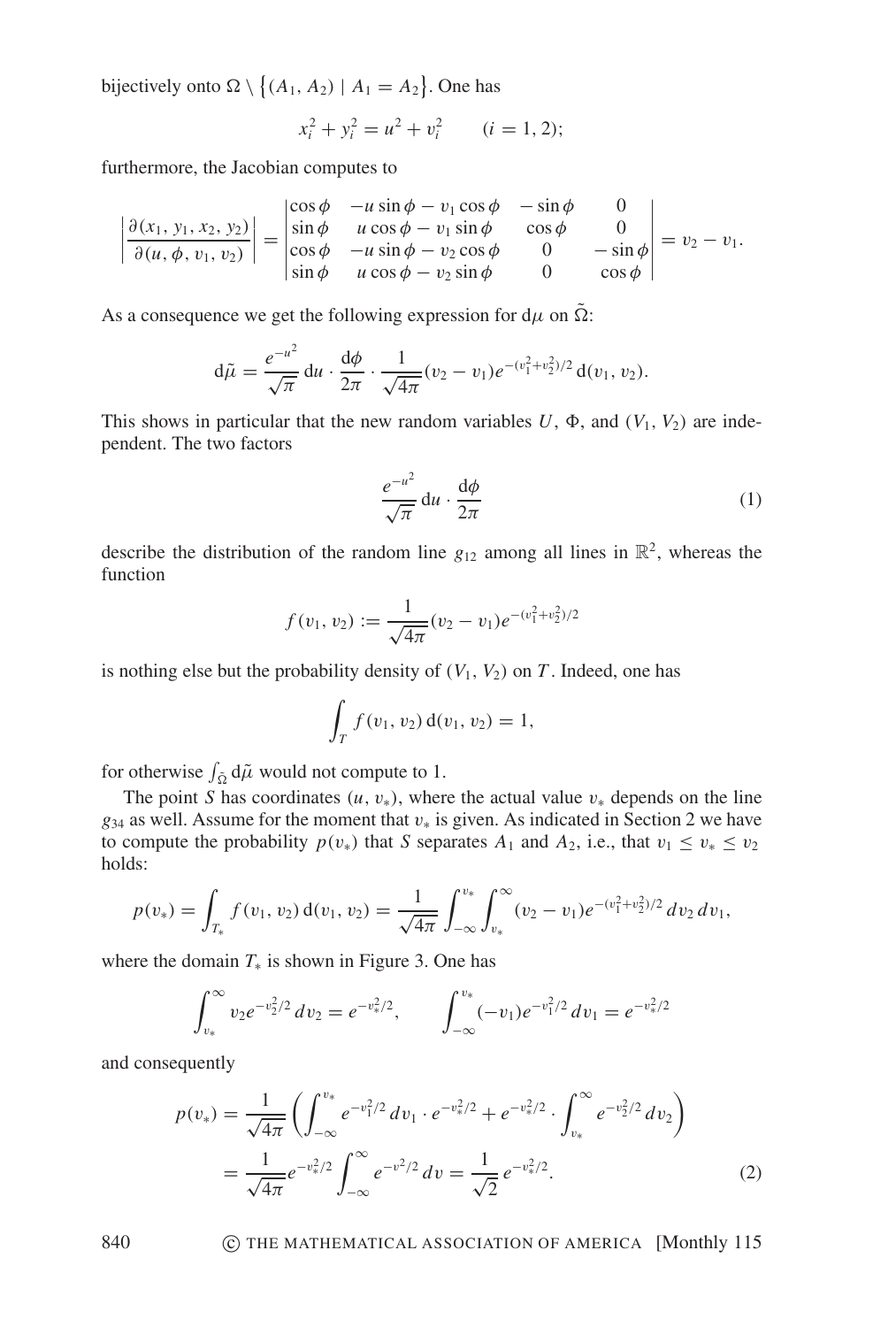**4. FOUR POINTS.** We argue in the same way in the case of the two points  $A_3 =$  $(x_3, y_3)$  and  $A_4 = (x_4, y_4)$ . Thus the line  $g_{34}$  connecting these two points becomes a line  $\bar{u}$  = constant in a  $(\bar{u}, \bar{v})$  coordinate system, where the  $\bar{u}$ -axis encloses the (random) angle  $\theta = \phi - \phi$  with the *u*-axis constructed in Section 3 (Figure 4). In particular one has

$$
u = \bar{u}\cos\theta - \bar{v}\sin\theta, \qquad \bar{u} = u\cos\theta + v\sin\theta. \tag{3}
$$



**Figure 4.**

The coordinates of the point *S* in the  $(u, v)$  and  $(\bar{u}, \bar{v})$  coordinate systems are  $(u, v_*)$ and  $(\bar{u}, \bar{v}_*)$  respectively, where  $v_*$  and  $\bar{v}_*$  depend on *u*,  $\bar{u}$ , and  $\theta$  only: from (3) we get

$$
v_* = \frac{\bar{u} - u\cos\theta}{\sin\theta}, \qquad \bar{v}_* = \frac{\bar{u}\cos\theta - u}{\sin\theta}.
$$
 (4)

From what we have said in Section 2 it follows that the four points  $A_i$  ( $1 \le i \le 4$ ) are the corners of a convex quadrilateral if and only if one of the following is true:

- (a)  $v_1 < v_* < v_2$ , and simultaneously  $\bar{v}_3 < \bar{v}_* < \bar{v}_4$ ,
- (b) Neither  $v_1 < v_* < v_2$  nor  $\bar{v}_3 < \bar{v}_* < \bar{v}_4$  holds.

We conclude that the conditional probability (given  $u$ ,  $\bar{u}$ , and  $\theta$ ) for the event *K* computes to

$$
P[K | U, \overline{U}, \Theta] = p(v_*)p(\overline{v}_*) + (1 - p(v_*))(1 - p(\overline{v}_*)),
$$

and using (2) we obtain

$$
P[K \mid U, \bar{U}, \Theta] = 1 + e^{-(v_{*}^{2} + \bar{v}_{*}^{2})/2} - \frac{1}{\sqrt{2}} \left( e^{-v_{*}^{2}/2} + e^{-\bar{v}_{*}^{2}/2} \right),
$$

where  $v_*$  and  $\bar{v}_*$  are given by (4).

**5. INTEGRATION.** The distributions of *U* and  $\overline{U}$  are apparent in (1), and the variable  $\Theta = \bar{\Phi} - \Phi$  is uniformly distributed mod  $2\pi$ . Therefore  $dP[K | u, \bar{u}, \theta]$  has the

November 2008] NOTES 841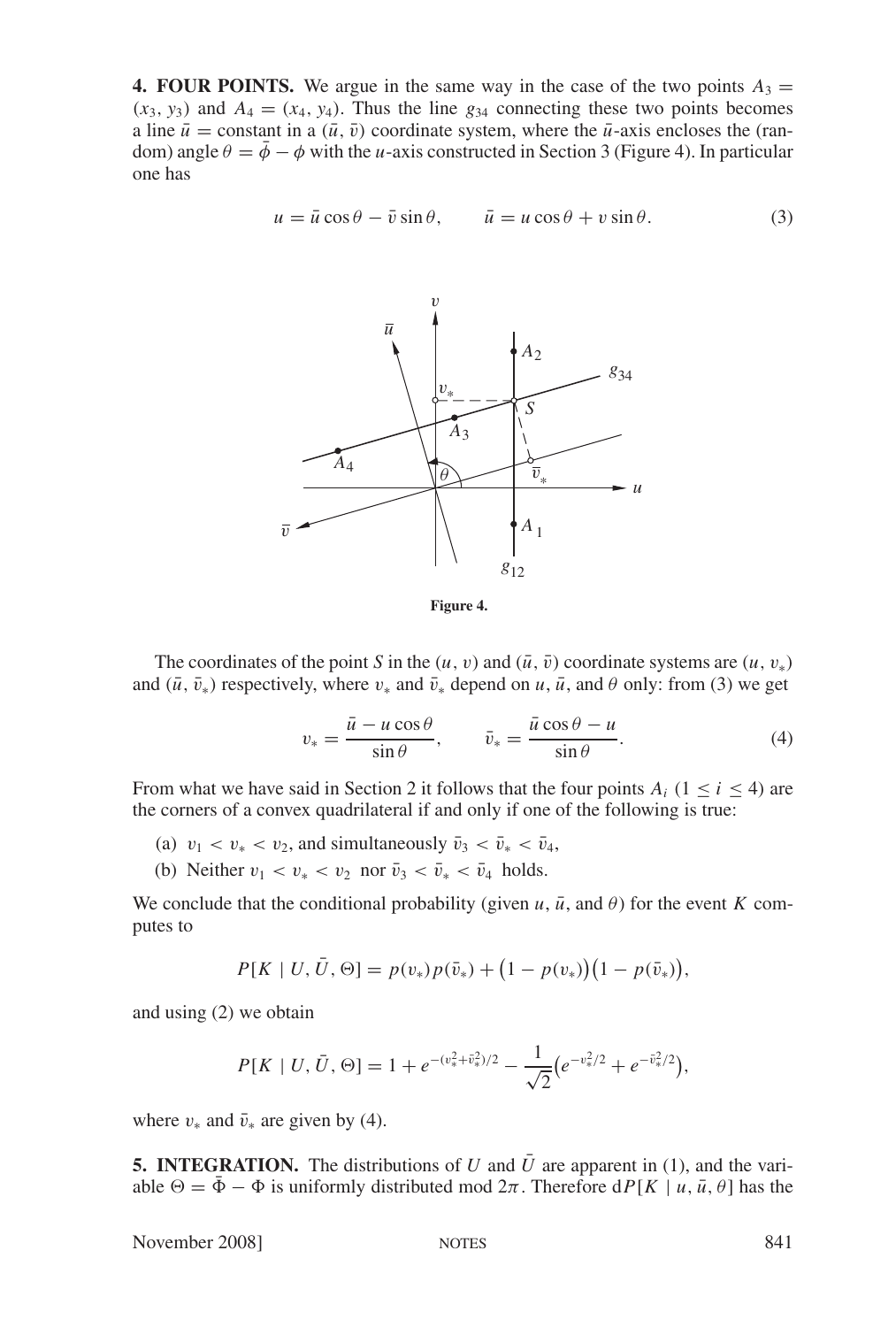following form:

$$
dP[K \mid u, \bar{u}, \theta] = \frac{e^{-u^2 - \bar{u}^2}}{\pi} \left( 1 + e^{-(v_{*}^2 + \bar{v}_{*}^2)/2} - \frac{1}{\sqrt{2}} \left( e^{-v_{*}^2/2} + e^{-\bar{v}_{*}^2/2} \right) \right) d(u, \bar{u}) \frac{d\theta}{2\pi}.
$$
\n(5)

It remains to integrate (5) with respect to  $u$ ,  $\bar{u}$ , and  $\theta$ .

In the exponents of (5) certain positive definite quadratic forms in  $u$  and  $\bar{u}$  appear whose coefficients depend on  $\theta$ . Let  $Q(u, \bar{u}) := au^2 + 2bu\bar{u} + c\bar{u}^2$  be such a form, and let  $\Delta := ac - b^2$  be the discriminant of *Q*. Then we have the following simple formula:

$$
\int_{\mathbb{R}^2} e^{-Q(u,\bar{u})} \mathbf{d}(u,\bar{u}) = \frac{\pi}{\sqrt{\Delta}}.
$$
\n(6)

In order to prove (6), write *Q* as

$$
Q(u, \bar{u}) = a\left(u + \frac{b}{a}\bar{u}\right)^2 + \frac{\Delta}{a}\bar{u}^2
$$

and do two successive integrations.

We return to (5). The first form we have to consider is

$$
Q_1(u, \bar{u}) := u^2 + \bar{u}^2 + \frac{v_*^2 + \bar{v}_*^2}{2} = u^2 + \bar{u}^2 + \frac{(u^2 + \bar{u}^2)(1 + \cos^2 \theta) - 4u\bar{u}\cos\theta}{2\sin^2\theta}
$$

$$
= \frac{(u^2 + \bar{u}^2)(2 + \sin^2\theta) - 4u\bar{u}\cos\theta}{2\sin^2\theta};
$$

its discriminant is given by

$$
\Delta_1 = \frac{(2 + \sin^2 \theta)^2 - 4\cos^2 \theta}{(2\sin^2 \theta)^2} = \frac{8\sin^2 \theta + \sin^4 \theta}{4\sin^4 \theta},
$$

and hence

$$
\frac{1}{\sqrt{\Delta_1}} = \frac{2|\sin\theta|}{\sqrt{9-\cos^2\theta}}.\tag{7}
$$

In a similar way the discriminant of the form

$$
Q_2(u, \bar{u}) := u^2 + \bar{u}^2 + \frac{v_*^2}{2} = u^2 + \bar{u}^2 + \frac{\bar{u}^2 - 2u\bar{u}\cos\theta + u^2\cos^2\theta}{2\sin^2\theta}
$$

$$
= \frac{u^2(1 + \sin^2\theta) - 2u\bar{u}\cos\theta + \bar{u}^2(1 + 2\sin^2\theta)}{2\sin^2\theta}
$$

appearing in (5) computes to

$$
\Delta_2 = \frac{(1 + \sin^2 \theta)(1 + 2\sin^2 \theta) - \cos^2 \theta}{(2\sin^2 \theta)^2} = \frac{4\sin^2 \theta + 2\sin^4 \theta}{4\sin^4 \theta};
$$

842 **C THE MATHEMATICAL ASSOCIATION OF AMERICA** [Monthly 115